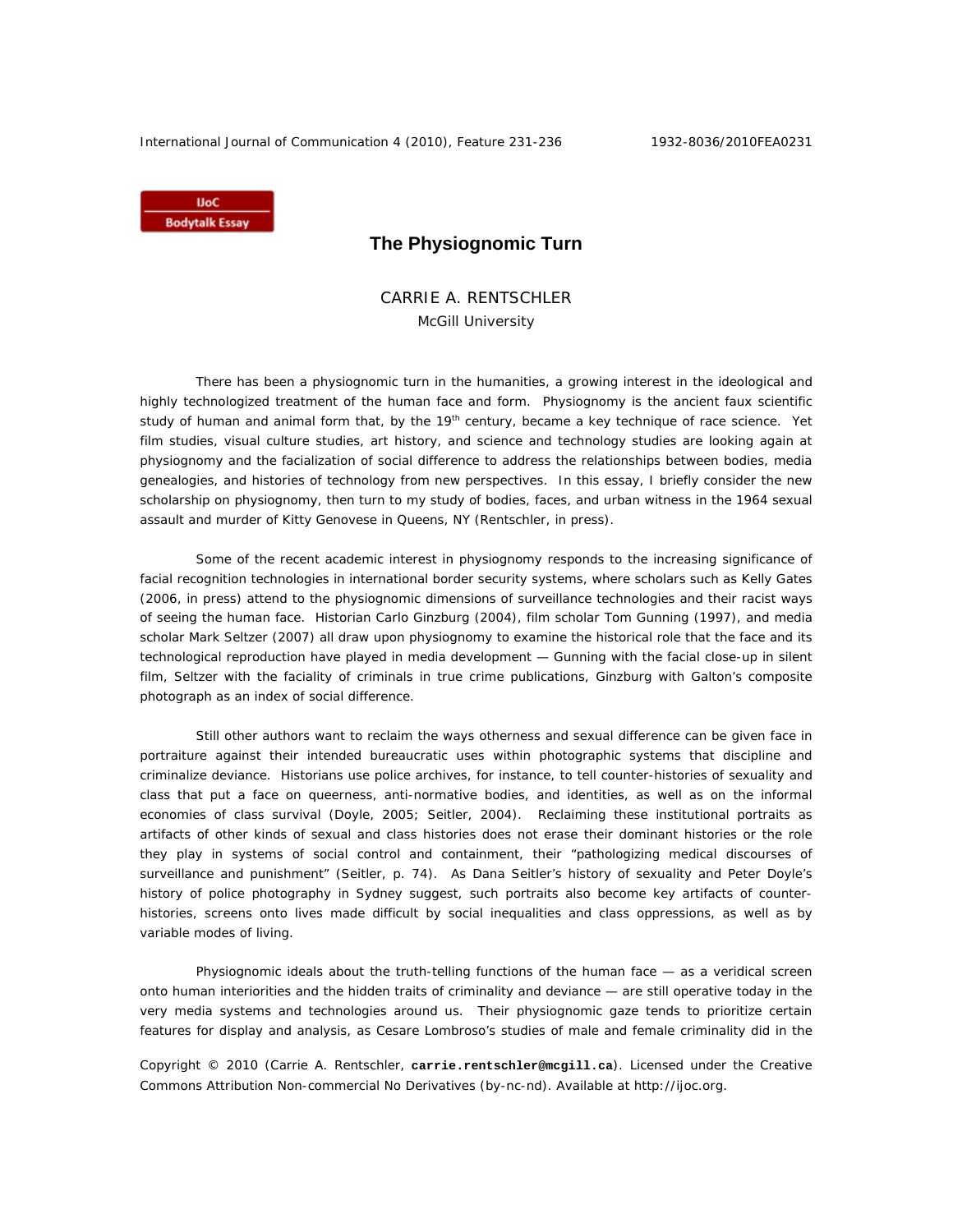19th century (Lombroso, 1887/2006, 1986/2004). The shape of the eyes, nose, ears, and jaw, for instance, becomes a key site for the expression of deviance and criminality, just as they did for Lombroso and others. Through the technologically-enhanced classificatory gaze, corporeal and facial features have become more intensified targets of surveillance, as well as of aesthetic and political judgment.

Yet precisely through this targeting of physical features, human differences — as value, rather than liability — become visible. Rather than treat the body as a unified whole, physiognomic modes of seeing and depicting the face, critics suggest, can also illustrate the ways individual differences physically mark the human body counter to "racial and ethnic types," serving as an example of a technology of human science that "not only invents its objects of study but proliferates them" (Seitler, 2004, p. 80). To read police portraits in this way, for instance, is to treat them as forms of representation whose meaning and depiction are not fully commensurate with the institutions in which they are produced and used.

While Gunning (1997), Seltzer (2007), and Gates (2006) analyze the raced facialization of technology and media systems, Ginzburg (2004), along with Dana Seitler (2004), reclaims physiognomy as part of a genealogical methodology that can upset, and reinvent, the codified forms in which genealogical analysis is conducted (see also Povinelli, 2002). Ginzburg reinterprets Victorian polymath Francis Galton's use of composite photography in order to build into its genealogical framework ways of seeing difference — not as a mechanism to control and contain human perversions, but as a means of proliferating human differences and enabling their social recognition. Galton sought to construct out of real-life photographic portraits the common traits of particular human types, a non-scientific "statistical portrait" (e.g., Green, 1985) produced through composite exposure methods. While Galton sought to reveal the similarities of certain facial features shared by criminal, racial, and ethnic classes (and thoroughbred horses) through the superimposition of individual photographs into composite images, his composites also reveal the minutiae of human difference as an unintended, and indeed opposite, outcome. According to Ginzburg (2004), "Galton's composite portraits" may have "articulate[d] a new notion of the individual: flexible, blurred, open-ended" (p. 549) — a feature Ginzburg interprets through the blurred edges of Galton's composites, where individual physical differences reassert themselves against the physiognomic rubric of "common features."

As a study of physical form and bodily expression, 19th century physiognomists' search for common physical attributes that could, in turn, be used to identify, police, and warehouse "social deviants" and racial and ethnic others also inadvertently revealed the stubborn attributes of individual uniqueness. Ginzburg reads along the edges of the composite photograph form to examine them as documents of difference, rather than similarity. For Gaonkar and Povinelli (2003), such an interpretive task involves "attentiveness to the edges of forms as they circulate so that we can see what is motivating their movement," what they also describe as the "pursuit of the hidden hand" (p. 392). This is not simply a matter of reading against the grain or providing an alternate interpretation of documents such as police photographs. It is, instead, an analytic framework that attends to the ways such representations circulate, being transfigured in the process of moving from one context (the police database) to another (an archive of sexuality), "refunctioning the text for different demanding sites" (p. 396).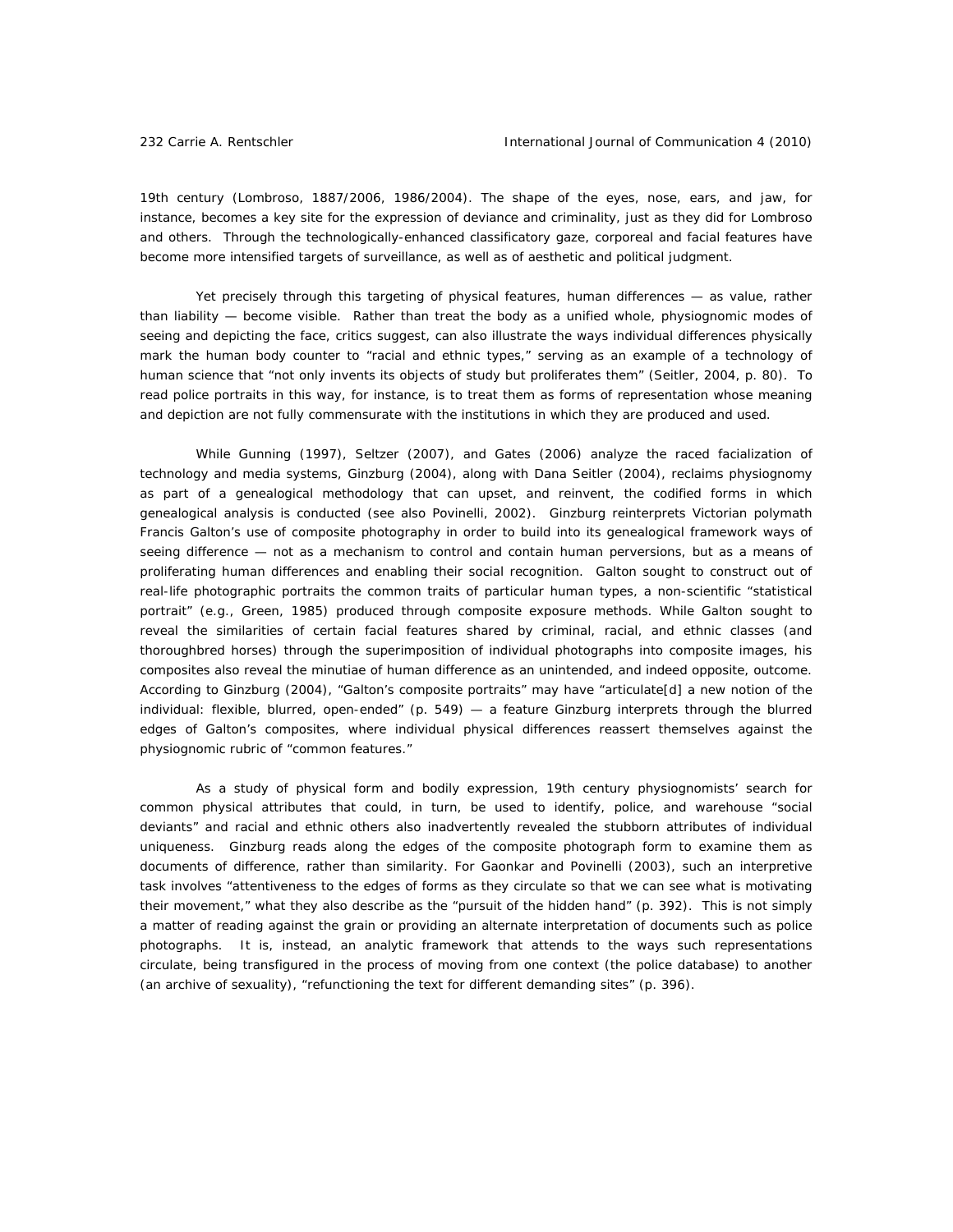Following Carlo Ginzburg, I am interested in how we can interpret the physiognomic representation of faces across different demanding sites, in order to respond to the physical and social type-casting endemic to our media environments. Can we re-orient the racist and sexist classification engines of physiognomic thought and practice toward new ways of responding to the burdens of truth, proof, and fantasy that faces bear in current regimes of surveillance and technologies of social control? How might it be possible, drawing from Ginzburg in particular, to mobilize police photographs and other institutional databases of human "type" and identity toward different genealogies of power and resistance?

 The story of Kitty Genovese's murder was that 38 of her neighbors watched or heard Winston Moseley, an African-American business machine operator and family man, assault and kill Genovese, a lesbian barkeep, but did not call the police (see Gansberg, 1964). The story of her witnesses was used to transform criminal justice practice, urban crime prevention, and psychological research on bystanders up to the present. Among other things, it serves as the founding myth on which the social psychological theory of mass society "bystander effects" is based (e.g., Latané & Darley, 1970). The story of the 38 witnesses is taught in every introduction to psychology textbook in the United States and Britain, and in many other countries as well (see Manning, Levine, & Collins, 2007), and has been made popularly known through television programs and books, such as Alan Moore's, Dave Gibbons' and John Higgins' 1986 graphic novel *Watchmen* and Malcolm Gladwell's 2000 bestseller *The Tipping Point.* 

Among other things, I use the concept of physiognomy to analyze the spatial communication between bodies and cities in the Genovese case. My interest lies in the conceptions of urban witnessing that have been produced through news photographs of the crime scene and the mug shot of the victim used as her news portrait after her death. The crime scene photos and the mug shot of Genovese constitute *a physiognomy not of the victim, but of the murder's witnesses*. They enable an attempt to interpret the psychology of Genovese's white neighbors, and the story of their non-intervention, from the photographic images of her face and the place of her killing. In particular, the press photographs that accompany Martin Gansberg's 1964 *New York Times* article on the case produce a face-system that spoke not to the victim's identity or the conditions of her life and death, but to a fantasy about her neighbors' visual and aural access (which they may or may not have had) to the violence she suffered on their shared street and sidewalks (see DeMay, 2004, 2009). In the process of presenting the story through these photographs, the physical features of the street and the victim's face became surface-level topographies from which newsmen and other cultural technicians and readers thought her neighbors' psyches could be read. Journalists and social psychologists interpreted Genovese's neighbors' supposed inaction as a surface detail that revealed the depths of urban apathy and public indifference in the United States. Yet these images could be interpreted differently, as surfaces whose features instead provide needed insight into the historical construction of urban witnessing as a particular problem of communication and power in the city.

As a tale of public inaction and white anomie, the Genovese murder was at once both specific to middle-class Kew Gardens and argued to indicate a national epidemic of urban apathy. Its story created "a peculiar physiognomy of the subject" (Seltzer, 1998), a subject who was neither the killer nor the victim, but the "made up subjects" of urban witnessing. The place of the crime and the face of the victim became facial markers for a national imagination of street crime, proxies for the mental life of the metropolis (see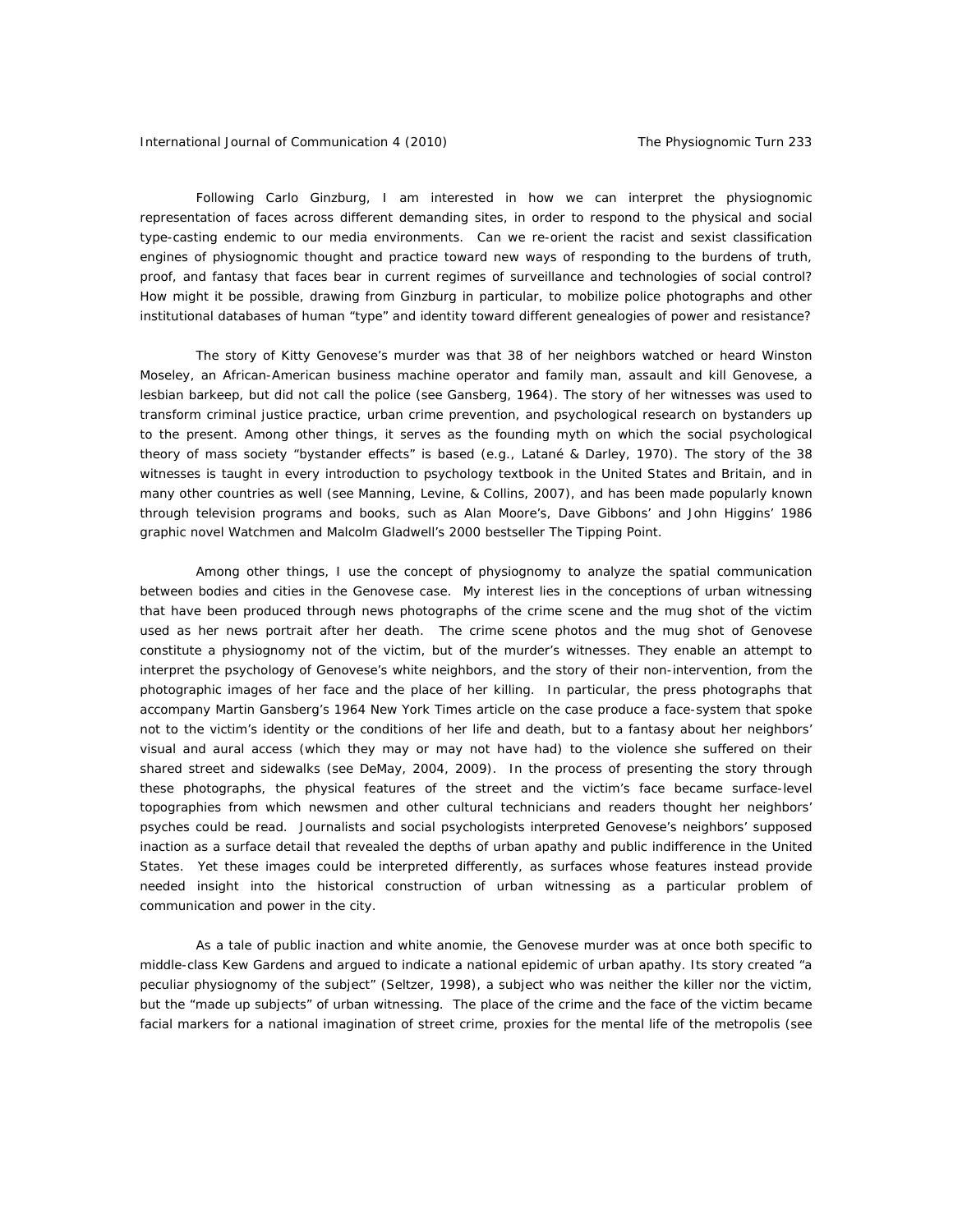Simmel, 1905/2002). The murder site sat at the confluence of commercial, communication, and transportation infrastructures connecting Kew Gardens to Manhattan. A host of urban/suburban encounters were enabled by these infrastructures and their classed, raced, and sexed mobilities. The physiognomy of witness to Genovese's murder reveals this network of encounters. It also reveals the attempts the city and its neighborhoods made to manage encounters and meanings across social difference, especially white fear of black crime and white distrust of African Americans.

 The portrait of Genovese also told another story, a subjugated narrative of her lesbianism that her lover at the time, Mary Ann Zielonko, confirmed in a moving radio interview she did with National Public Radio on the 40th anniversary of Genovese's murder. Just as Galton's composite photographs "acquired a life of their own, opening up new spaces of reflection" (Ginzburg, 2004, p. 546), closer study of the face of Genovese and the urban landscapes of violence against women could make us think, too, about the anomalies and differences that reassert themselves at the edges of forms as they move along and sometimes interrupt the cultural circuits in which they travel. The photograph in which Genovese appeared in some news coverage of her murder, for instance, was a photo taken upon her being arrested for bookmaking in 1961; the board on which her charge and name are identified are visible by the chain around her neck. Furthermore, since Genovese's lesbian identity was kept out of the press at the time of her murder, it is only through her photograph that she "speaks" her sexuality in the press. Her piercing, desirous eyes and butch Italianate features signal a kind of sexual confidence and visible identification in front of the police camera — a gendered sexual style that is the embodiment of her lesbianism. Her face and its expression speak sexual difference within the system of police photography, revealing the form's "inconsistent renditions," and even its abilities to *queer* physiognomy (Seitler, 2004, p. 74).

Viewed through the lens of physiognomy, the Genovese case and its representation illustrate new approaches to analyzing urban life, sexually and racially embodied personhood, and the portrait forms in which city life and personhood circulate. The faces of people and the faces of landscapes are continually asked to bear an unfair and unjust burden of truth telling, especially around violent crime and its sources in homophobic, sexist, and racist thought. But they can also speak against the grain, asserting meaningful differences in the face of monolithic convention, the standardization of human beings, and the apparatus of social control that such a logic sustains.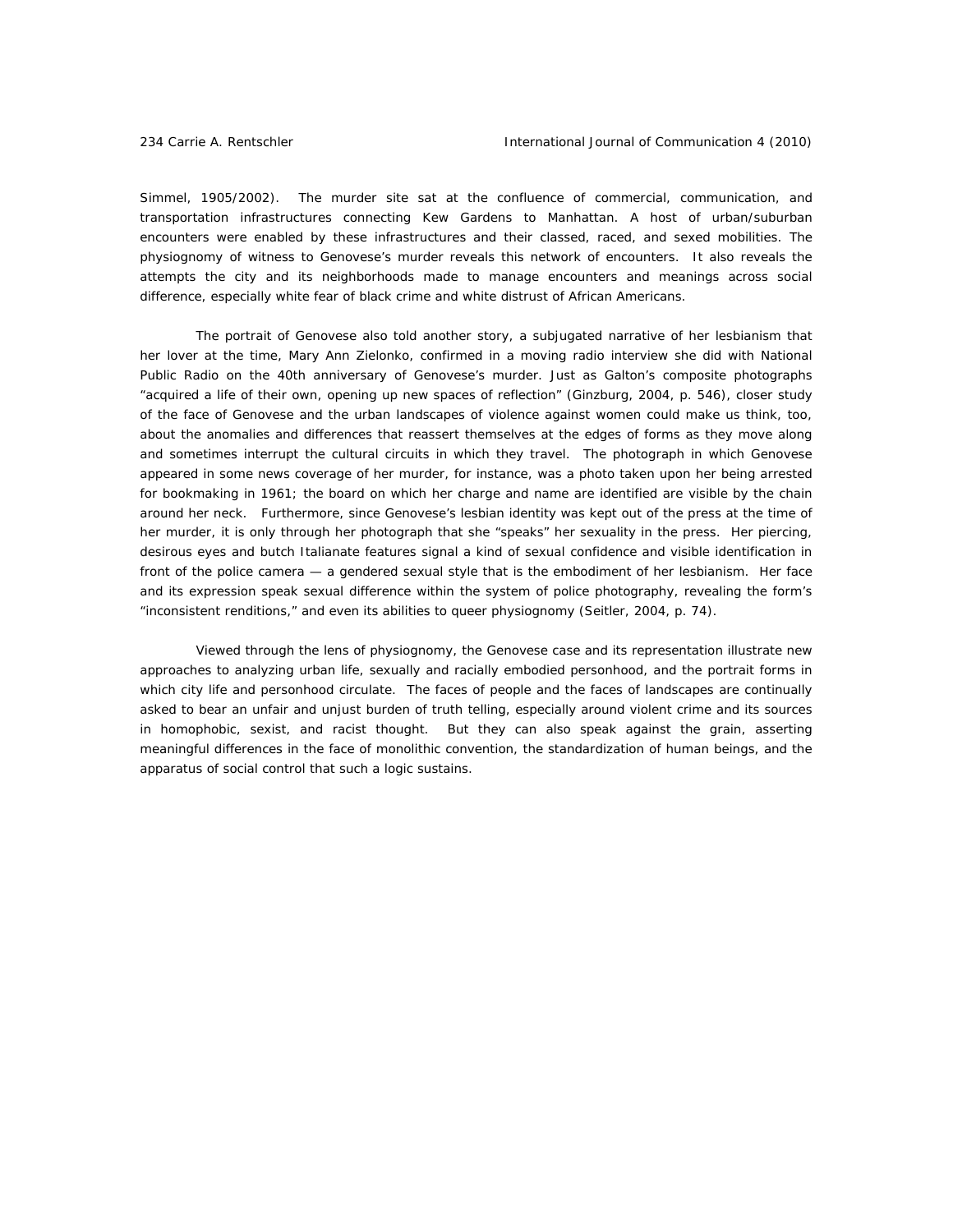## *References*

- De May, J. (2009, July 3). The witnesses that didn't [Radio series episode]. In M. Bernstein (Producer), *On The Media.* Washington, DC: National Public Radio. Retrieved August 23, 2009, from http://www.onthemedia.org/episodes/2009/07/03
- De May, J. (2004). The problem was not apathy. In *A picture history of Kew Gardens, NY* (article 2). Retrieved December 18, 2008, from http://www.kewgardenshistory.com/kitty\_genovese-012.html
- Doyle, P. (2005). *City of Shadows: Sydney Police Photographs 1912-1948.* Sydney, NSW: Historic Houses Trust.
- Gaonkar, D., & Povinelli, E. (2003). Technologies of public forms: Circulation, transfiguration, recognition. *Public Culture, 15,* 385-396.
- Gansberg, M. (1964, March 27). 37 witnesses to murder do not call police. *The New York Times,* p. 1.
- Gates, K. (in press). Our biometric future: The pursuit of automated facial recognition. New York: New York University Press.
- Gates, K. (2006). Identifying the 9/11 'faces of terror': The promise and problem of facial recognition technology. *Cultural Studies, 20,* 417-440.
- Ginzburg, C. (2004). Family resemblance and family trees: Two cognitive metaphors. *Critical Inquiry, 30,*  537-556.
- Gladwell, M. (2000). *The tipping point: How little things can make a big difference*. New York: Little, Brown and Company.
- Green, D. (1985). Veins of resemblance: Photography and eugenics. *Oxford Art Journal* 7(2), 3-16.
- Gunning, T. (1997). In your face: Physiognomy, photography and the Gnostic mission of early film. *Modernism/Modernity, 4,* 1-29.
- Latané, B., & Darley, J. (1970). *The unresponsive bystander: Why doesn't he help?* New York: Appleton Century-Crofts.
- Lombroso, C. (1887/2006). *Criminal man*. Trans Mary Gibson and Nicole Hahn Rafter. Durham, NC: Duke University Press.